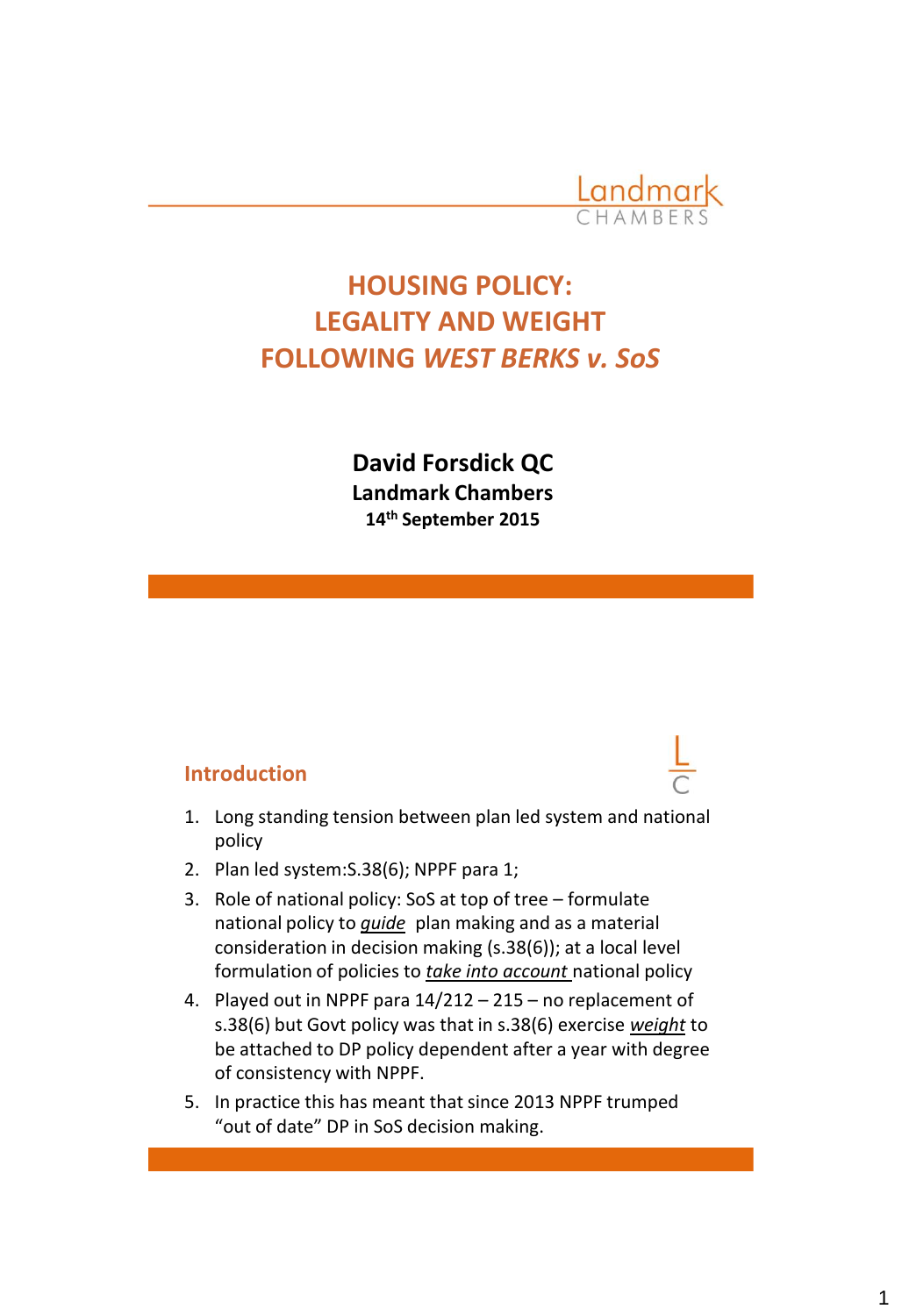## **Reasons NPPF not unlawful?**

- 1. Recognised plan led system
- 2. Gave a year for adopting a DP which was *consistent* with NPPF
- 3. No requirement for "in conformity" with and the statutory scheme enabled LPAs to adopt policies which were different from those in the NPPF for site specific reasons - had to take into account govt policy in NPPF not be bound by it – no conflict therefore with statutory scheme for policy adoption;
- 4. Paras 212 215 phrased in terms of weight only matter for decision maker and consistent with s.38(6).
- 5. But came pretty close to rendering meaningless s.38(6) as we have all seen in decision making by the SoS.

## **Statutory Scheme**

#### Local Plans

Ī

Survey of local areas - s.13 (assessing needs) Policies - s.17 to take into account s.13. In formulation "**must have regard to**" national policy - not be bound by or be in GC with  $- s.19$ Policies go through indep examination – s.20. Sound: NPPF182 – meet objectively assessed needs/most appropriate/deliverable. SoS has power to intervene Decision Making  $s.38(6)$  – plan led/OMC **Statutory scheme thus recognises importance of national policy in guiding plan making and decision making but as a guide not a diktat.**

**Statutory scheme has at its heart: (1) needs; and (2) local policy**

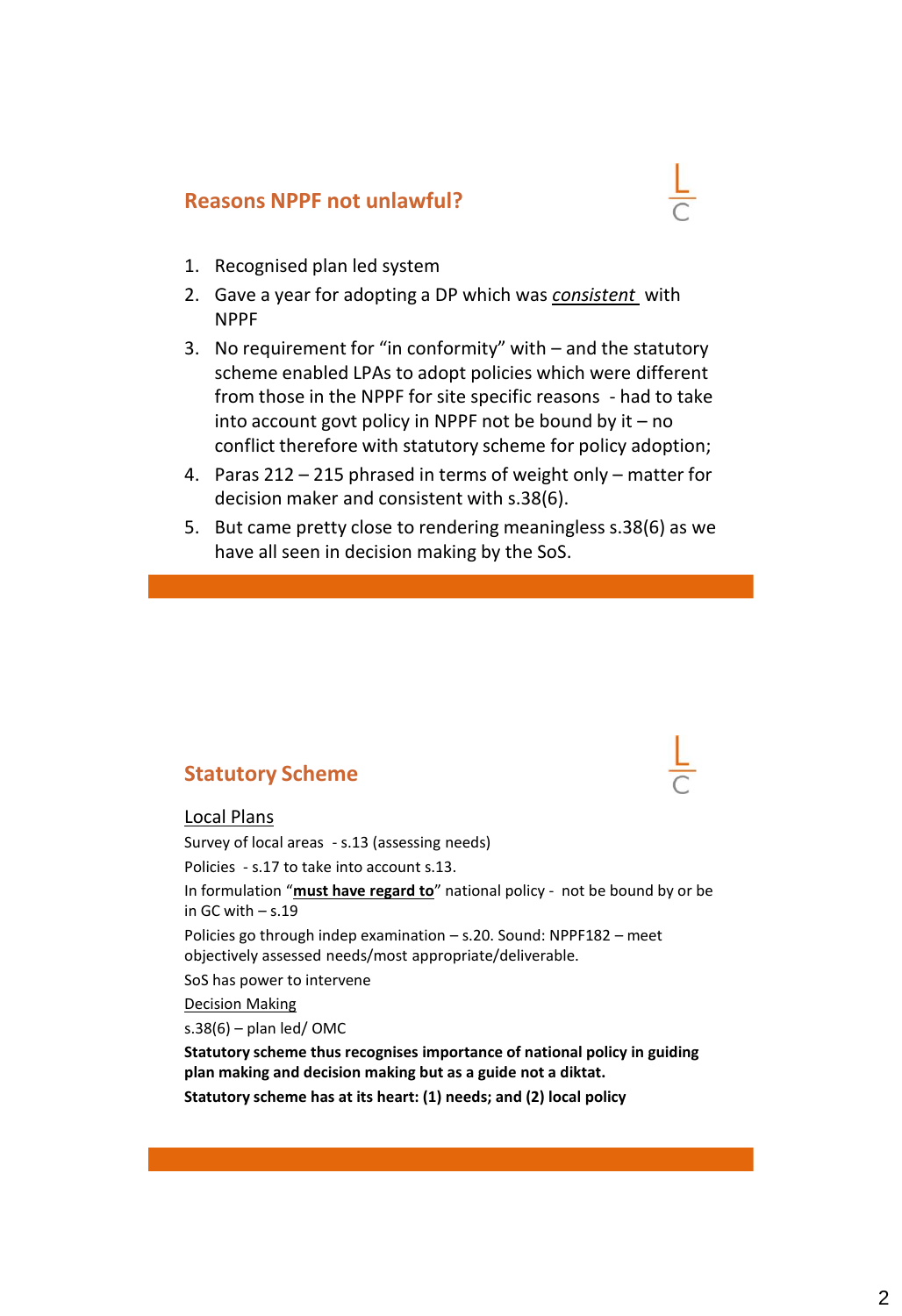### **Historic national policies on AH and TBC – NATIONAL POLICIES FULFILLED THEIR PROPER ROLE**

#### *Circular 6/98 and PPS3 –*

*Gave criteria or indicative thresholds which LPAs were to take into account.* 

*"They sought to give guidance and influence individual LPAs when drawing up policies in their local plans… appropriate to their respective areas….Thus the earlier national policies properly discharged the SoS's function as a central authority bringing some degree of coherence and consistency , whilst respecting the statutory role of LPAs to devise local policies appropriate to their area. The policies provided a framework within which the LPAs could adopt the same thresholds or justify alternative approaches."*

#### **West Berks - background**

NPPF47 – 49 - assess and plan to meet AH needs. NPPF50 – LPAs must set policies for AH (WB12) based on viability (NPPF173) with flexibility for site specific circumstances

NPPF156 – 7 – LPAs had to have plans to positively deliver (and sanctions if not 5 year HLS)

Councils had adopted policies in accordance with statutory scheme and taking into account NPPF which required AH and TBC from small sites (less than 10 units). Viability and needs assessment/ deliverable/ sound. Flexible policies.

Result was that having regard to need and viability, small sites should contribute. NPPF compliant.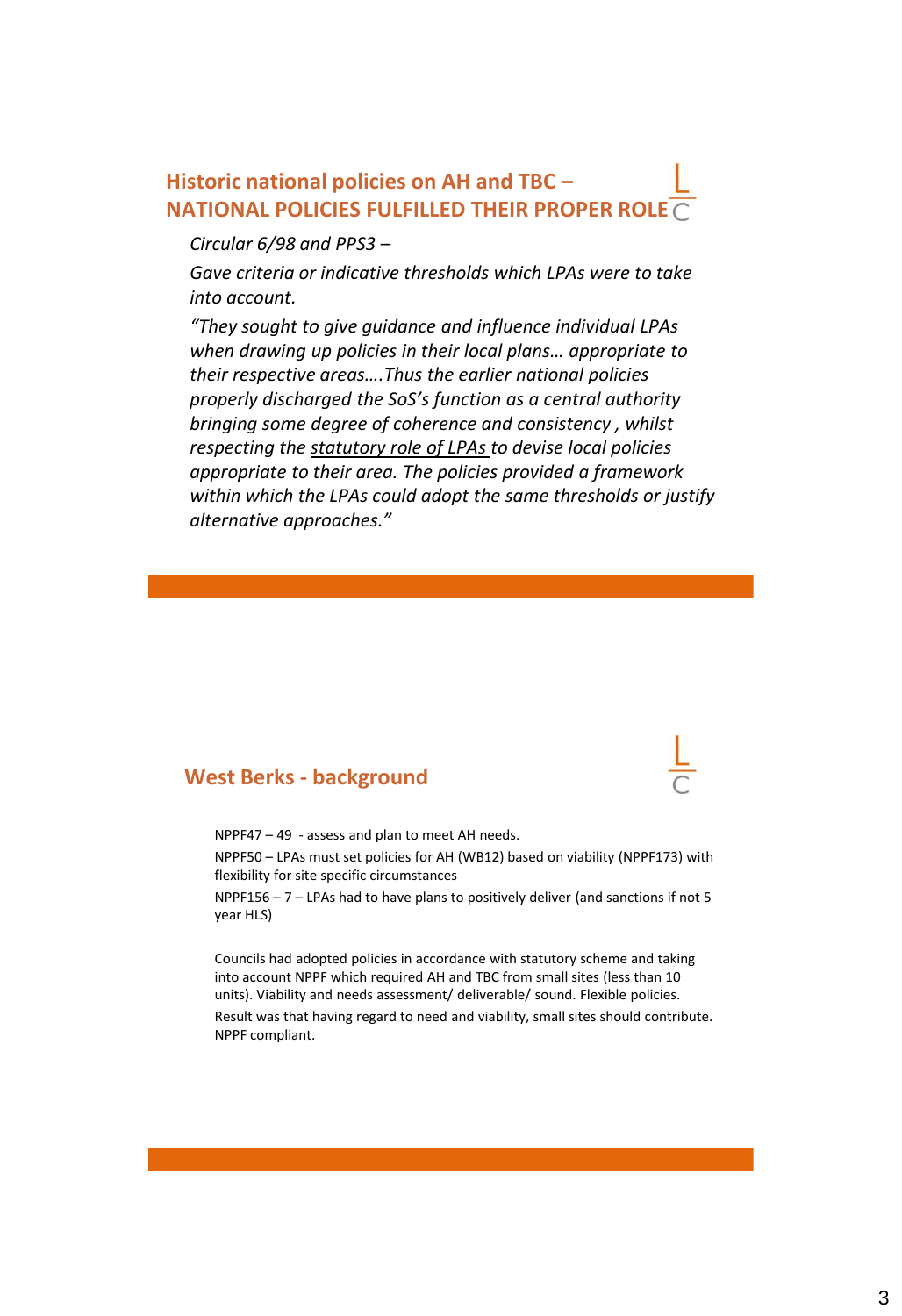#### **The Policy**

Govt then consulted on and adopted an exception from AH and TBC for small sites. To be construed in accord with *Tesco v. Dundee*

*"TBC and AH should not be sought from small sites"*

*Allegedly because of "disproportionate burden" on developers*

#### Key features

- Immediate effect no time for LPAs to consider whether and how to apply it
- General application across country
- No exceptions
- Not tied to site specific viability or needs
- Applied even if viability, needs and local decision making said small sites should contribute.

So in decision making, s.38(6) policies said should require AH/TBC on small sites, national policy said should not. Straight clash. SoS decision makers were following SoS national policy and treating DP policies as out of date or superseded.

#### **Grounds of Challenge**

- Inconsistent with statutory scheme
- Failed to take into account obviously material consideration
- Consultation flawed
- PSED
- Rationality

The key issue I am focussing on is Inconsistency with Statutory Scheme but first some generally applicable points on other grounds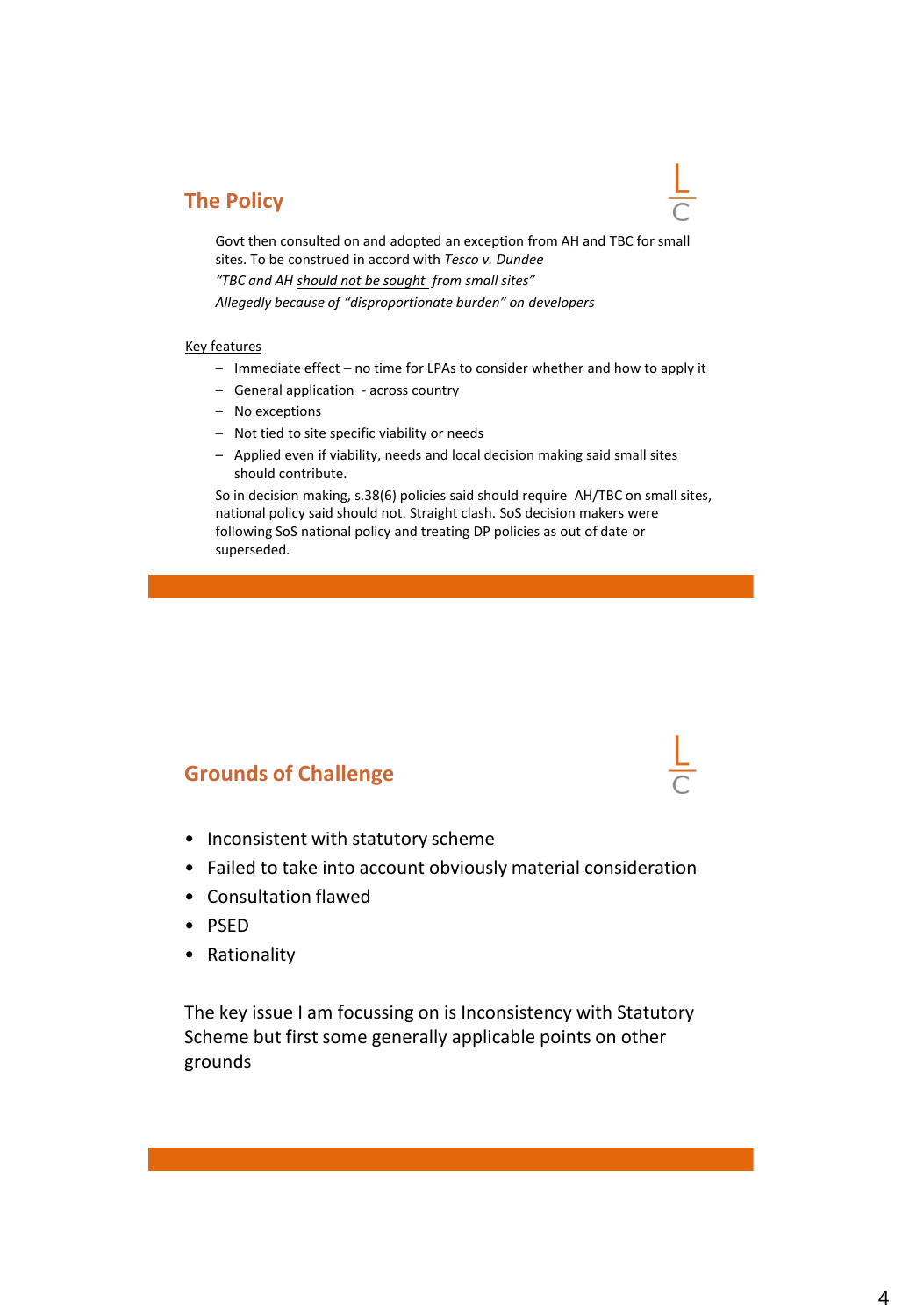### **Consultation**

- Consultation had asserted "disproportionate burden" but not explained what that was or provided any evidence base as to why disproportionate given the existing policy framework.
- Disclosure had revealed civil servants saying no evidential base for the new approach but SoS proceeding nonetheless
- Two points of interest:
	- Failure to provide the evidence base on which the Govt was acting was so unfair as to be unlawful – you have to know what the case "for" the proposal is. WB154/155
	- Failure to conscientiously take into account consultation responses demonstrated through disclosure: do FOIA requests

#### **PSED**



- No PSED at time of the Policy
- SoS sought to subsequently rectify error and confirmed the policy and said therefore no relief in exercise of discretion
- Held:
	- PSED must be carried out at time of policy formulation not retrospectively: WB191- esp for national policy
	- May withhold relief as a matter of discretion if result inevitably the same but warning about after the event rationalisation – WB193
	- Court looked into the PSED in detail to see whether compliance with the requirements – WB197.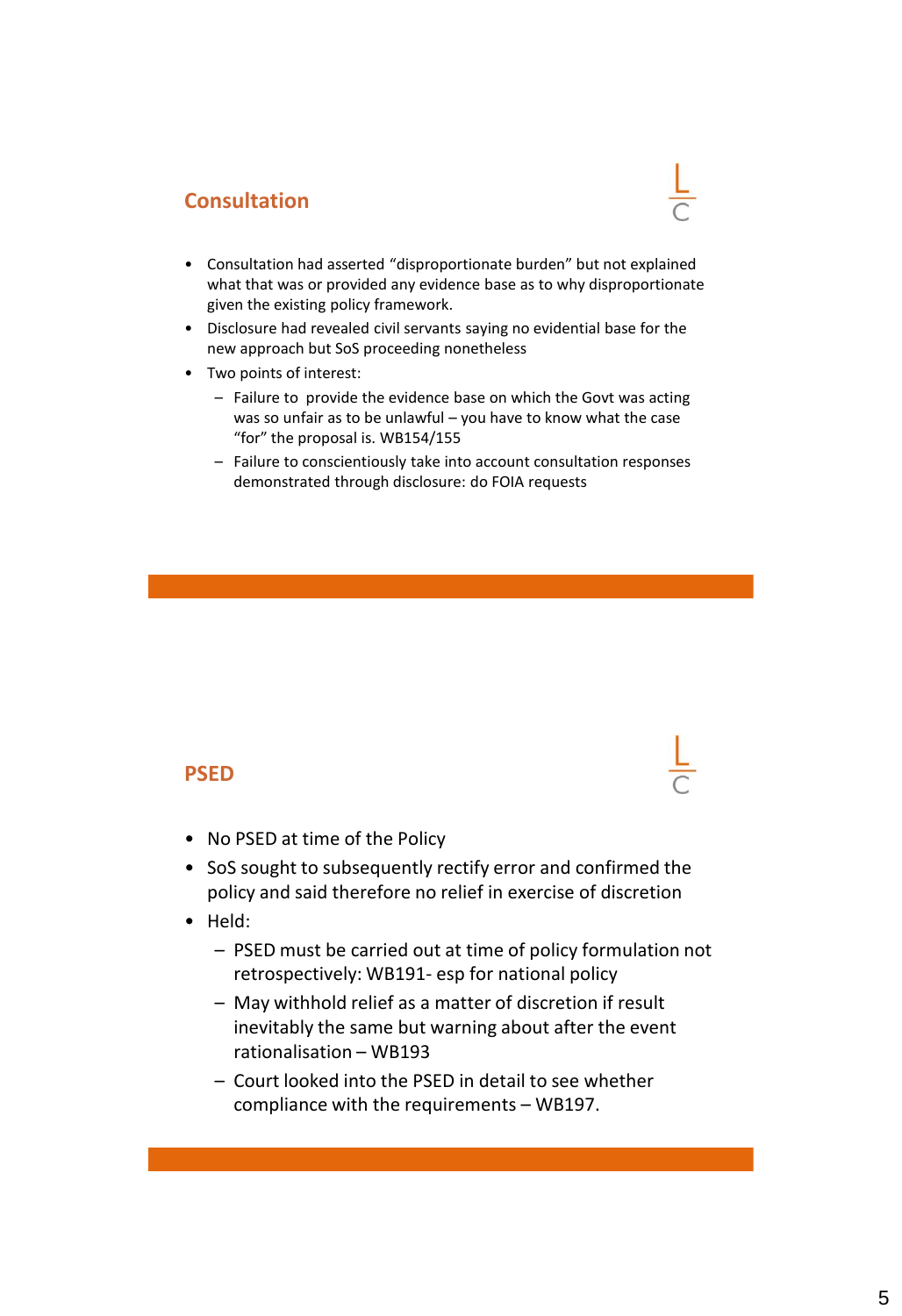#### **Necessarily Material Considerations**



- Case law shows that in policy formulation matters which are so obviously material have to be taken into account in order to comply with the legislative intent – WB166.
- The SoS had taken into account the market housing benefits but not the AH disbenefits WB88 – 90; WB 158-160
- In the context of the Planning legislation, the SoS cannot make policy without taking into account matters which the legislation makes obviously material to the issue.

#### **Words of Warning**

- SoS is seeking to appeal West Berks so all I say has the caveat that the HC judgment may not survive
- West Berks was a pretty extreme case Govt policy telling decision makers not to apply recently formulated NPPF compliant policies.
- West Berks did not address submissions on inconsistency with NPPF directly
- West Berks points on *legality c*an only be taken at policy adoption stage – cannot wait and say in a decision of the LPA – SoS policy is unlawful therefore not going to follow it. Therefore early challenges required.
- West Berks is however also important on *weight* and on that there was some common ground in the High Court.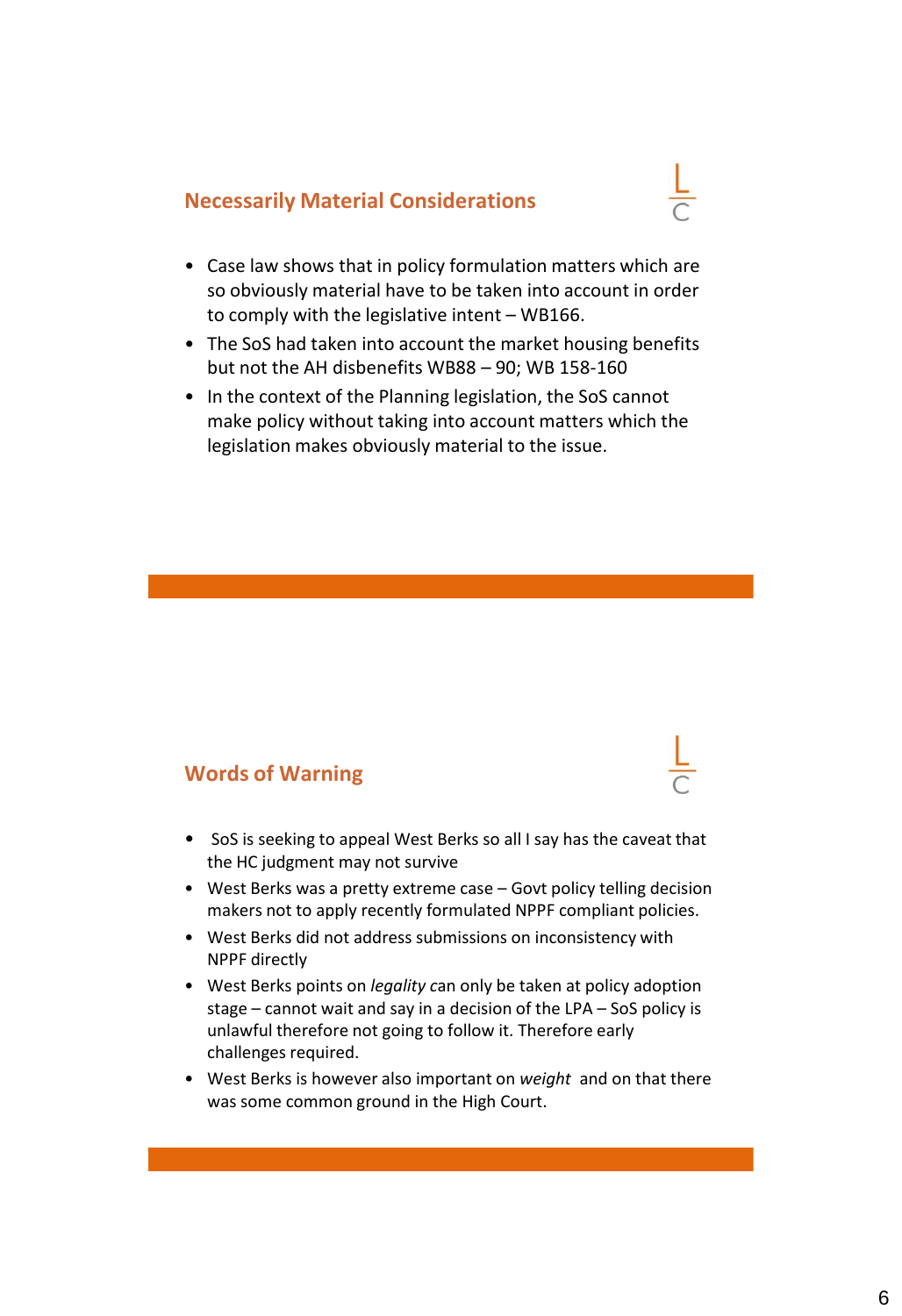#### **Consistency with the statutory scheme (1)**

- The challenge concerned the interaction between the SoS policy and the statutory code for local plans and decision making: WB114
	- Policy making is not a freestanding power WB115
	- The power to make policy cannot be exercised incompatibly with, or so as to frustrate, the relevant statutory scheme: WB117/118
	- Under statutory scheme, SoS's function is to provide guidance for LPAs to apply to their specific circs
	- National policy cannot override an adopted local plan policy or create an exception which invalidates the local plan – WB122

### **Consistency with statutory scheme (2)**

- The policy in this case went far beyond its lawful ambit
	- Does not give guidance but sets thresholds
	- Applied directly and with immediate effect
	- Therefore drawn up "to displace" LP policies WB126 in contrast to approach in NPPF
	- Created immediate *exemptions* to lawful, NPPF compliant policies: WB129
	- Therefore beyond the scope for such policy for reasons in WB133 and WB134
	- Policies purpose was contrary to the purpose of the Act
	- Policy would tend to lead to unlawful decision making